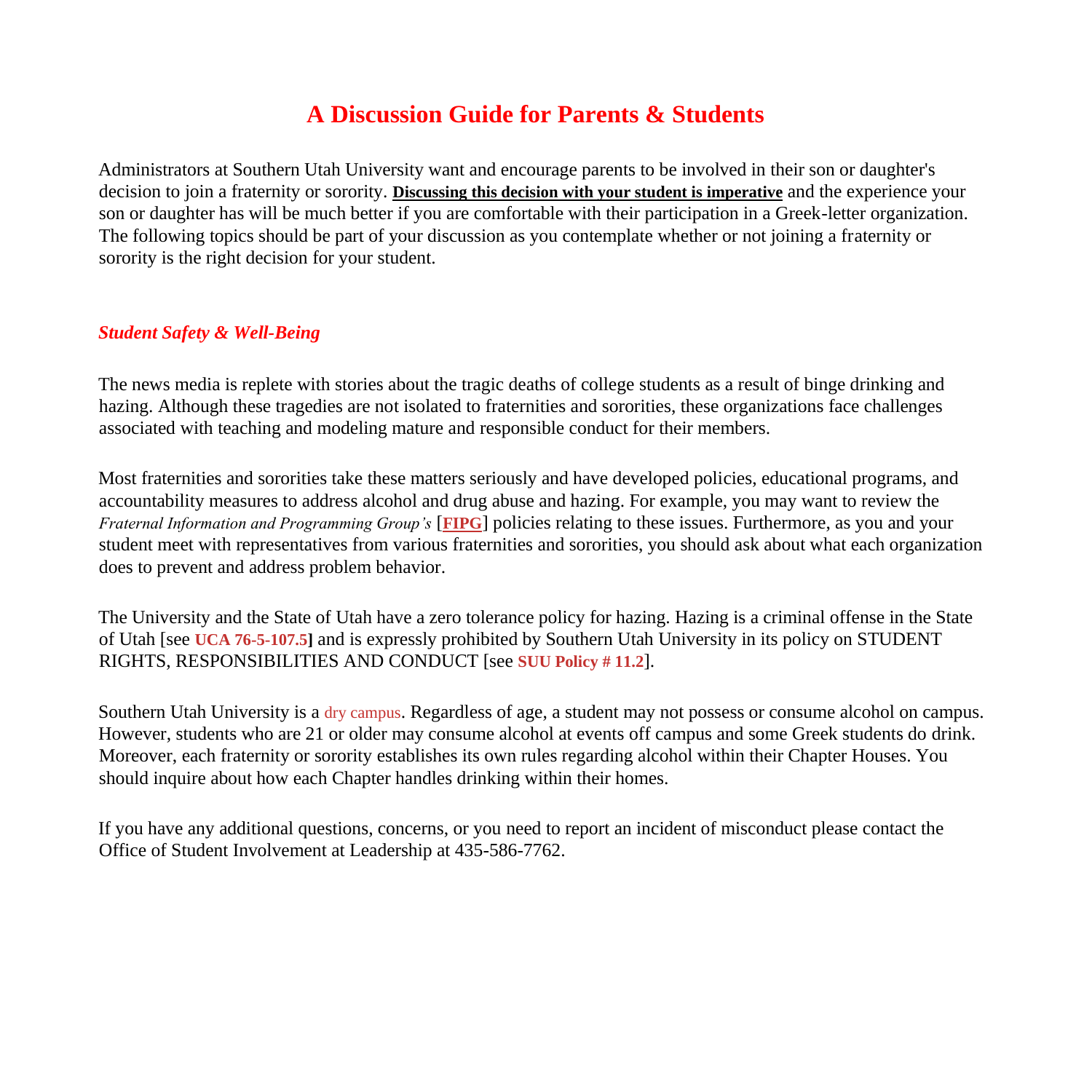## *Financial Commitment*

Joining a fraternity or sorority requires a long-term financial commitment. Each semester students are charged membership dues. On average, the membership dues at SUU are approximately \$300 (USD) per semester. **Comparatively, the cost of participating in a fraternity or sorority at SUU is significantly less than most other campuses across the country**.

Your student should also ask about any additional costs during their first semester of membership. It is not uncommon for the first semester of dues to be higher because students are expected to pay an initiation fee. The initiation fee covers such items as a fraternity pin and new member education materials. Anticipate spending approximately \$450 (USD) for the first semester, all subsequent semesters membership dues should be less expensive.

**What exactly do membership dues provide?** A portion of the dues are sent to the National Office to administer fraternitywide programs and pay for the organization's liability insurance premium. The remaining balance stays with the local chapter for a variety of functions which include: member recruitment and education, philanthropic and service projects, and social programming. Fraternities and sororities can provide you with a detailed and itemized budget indicating how funds are spent and distributed. You should ask about how finances are managed.

Many of the fraternities and sororities at SUU offer payment plans because they recognize the added cost of participation. Your student can also learn to manage dues payments by always being one-semester ahead. In other words, students should always use the current semester to raise funds for the next. Parents can support this by providing the initial semester dues, and encouraging their son or daughter to work and save money during fall semester to pay for spring dues. If you can manage to get on this schedule, the cost should become much more manageable.

There are also incidental and extra expenses that may occur in a given semester. For example, some organizations will have t-shirts screen printed or will have a modest charge to go to leadership retreats or similar programs. Be sure to ask about these additional costs.

#### *Time Commitment*

In any given week, a student should expect to invest between 5 and 10 hours for fraternity or sorority activities. At some points in the semester, more time may be required. For example, the week leading up to initiation often requires more time and varies from organization to organization.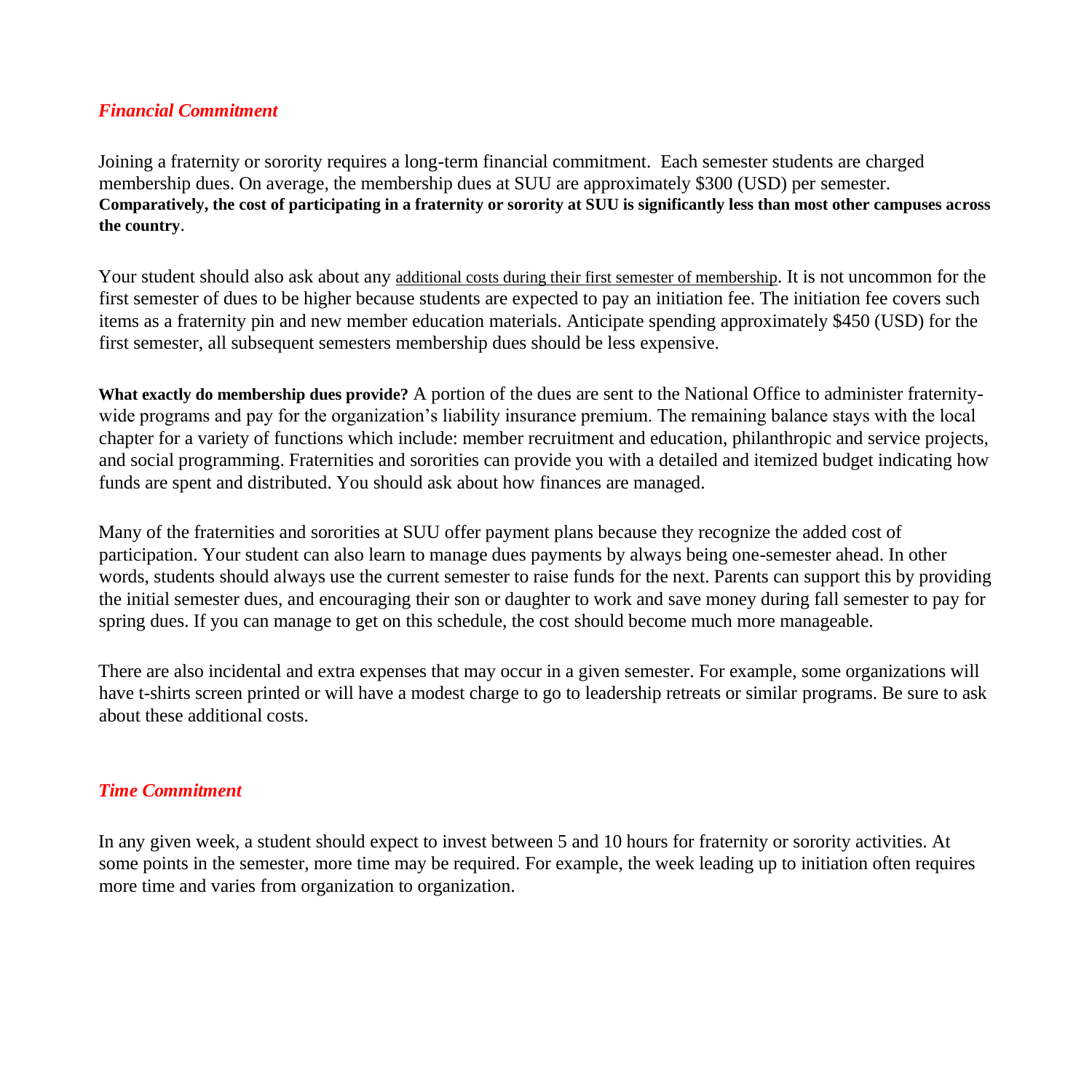Each week Chapter's hold various meetings. Most chapters have set aside Monday night to hold at least one meeting that last around 2 hours. All members are expected to attend that meeting. Other meetings may be required if you hold a leadership office or are involved in the member education program.

New members are required to attend educational meetings designed to help them learn about the organization and how to become an exemplary member. Historically, this educational program was called "pledge." However, today most organizations refer to it as "new member education" or "candidate education." The length of new member education varies from organization to organization, but it is typically between 6 and 10 weeks. Each week prospective members attend a meeting and a leadership or social activity.

Most SUU Greek students are able to manage their time well. Many, if not most, Greek students perform well in class, hold down a part-time job, and fulfill other obligations in addition to participating in their Chapter.

# *Value Added*

Students who join fraternities and sororities can take advantage of a variety of enriching experiences that advance their personal development and complement their college education. You should consider the following opportunities:

# Leadership Development

Greek organizations are self-sustaining, complex organizations and their management requires students to develop and refine a variety of leadership skills.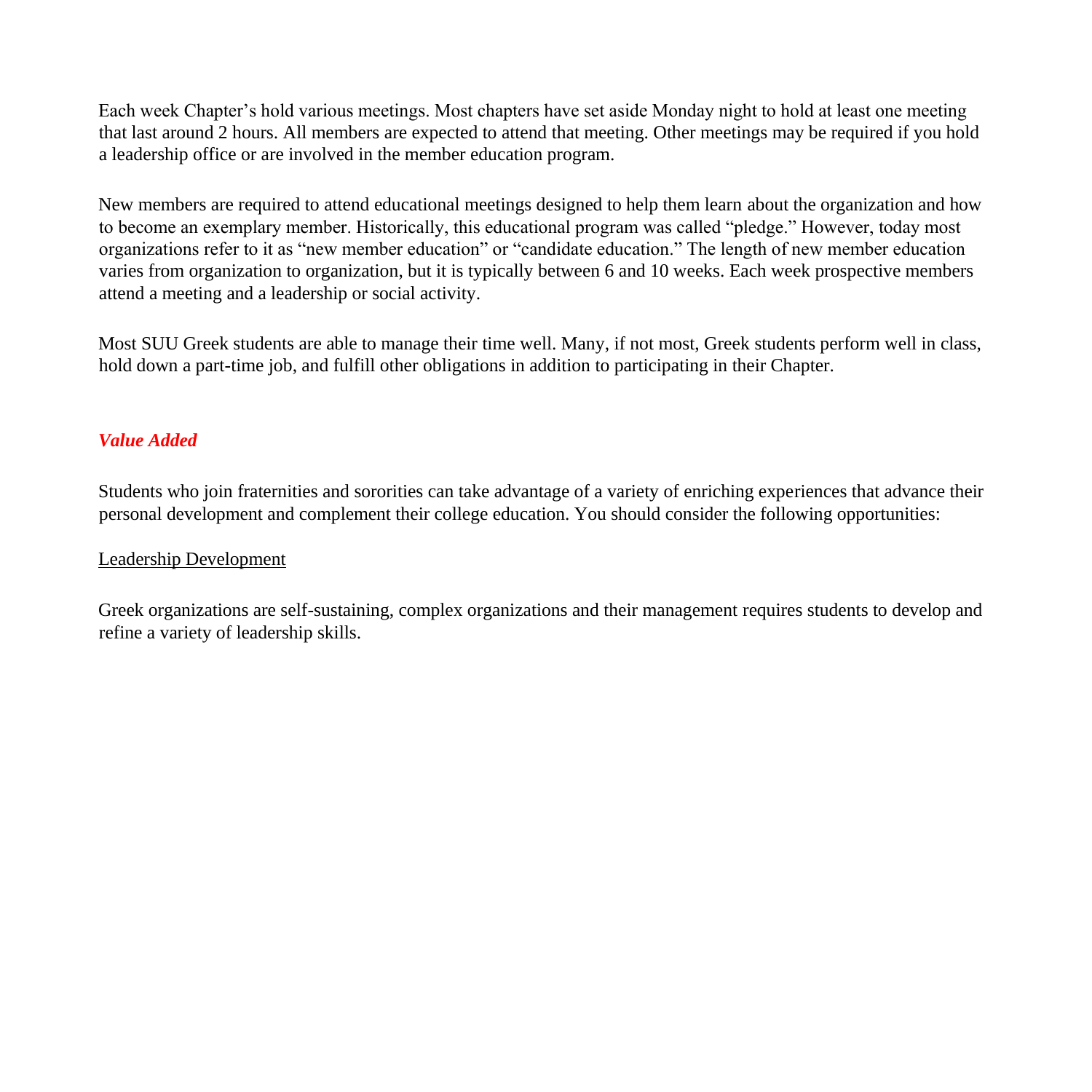| <b>Organizational Tasks</b>                               | <b>Corresponding Leadership Competencies</b> |                                                                    |
|-----------------------------------------------------------|----------------------------------------------|--------------------------------------------------------------------|
|                                                           | Strategic Planning, Marketing,               |                                                                    |
| <b>Member Recruitment</b>                                 | Advertising & Effective Interpersonal        |                                                                    |
|                                                           | Communication                                |                                                                    |
| Member Accountability & Discipline                        | <b>Conflict Resolution, Policy</b>           | Procedure                                                          |
|                                                           | Interpretation, Facilitating Due Process,    |                                                                    |
|                                                           | Critical Thinking                            |                                                                    |
| <b>Financial Management</b>                               | Budgeting, Accounting, Transparent           | Aside from the day-to-day<br>management of an organization,        |
|                                                           | Bookkeeping, & Fundraising                   |                                                                    |
| Event Management (Philanthropy,                           | Brainstorming, Planning, Risk                |                                                                    |
| Service & Socials)                                        | Management, & Mass Communication             | many fraternities and sororities host                              |
| <b>Chapter Meeting Management</b>                         | Developing Agendas, Parliamentary            | leadership retreats and attend<br>regional and national leadership |
| conferences where they can learn from leadership experts. |                                              |                                                                    |

#### Academic Support

Some fraternities and sororities have established excellent programs that encourage students to excel academically. Furthermore, nearly all Chapters have minimum academic standards that must be met to join or hold office. Many also have scholarships available or will offer high achieving students a discount on membership dues. These programs serve as positive peer pressure through offering encouragement and incentives.

#### Philanthropy & Service

Greek students at SUU engage in hundreds of hours of community service and raise thousands of dollars for various charities. Recipients of Greek service and fundraising include:

> Women's Cardiac Care Breast Cancer Awareness American Cancer Society's Relay for Life Cedar City Easter Egg Hunt Children's Miracle Network Huntsman Cancer Institute Boy's and Girl's Club Sub for Santa Festival of Trees Children's Christmas Parade

Social Programming